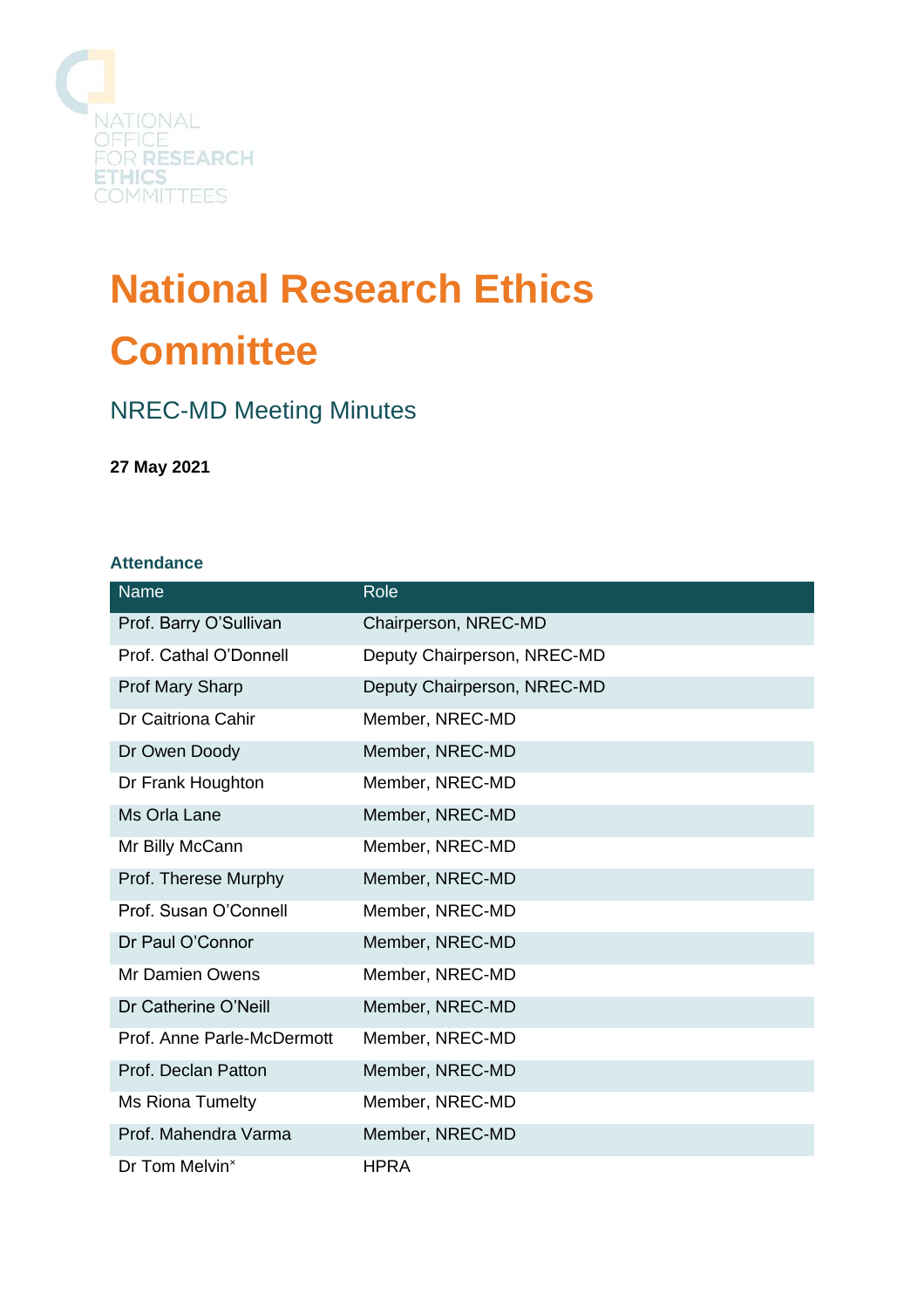| Dr Gearoid McGauran <sup>×</sup>  | <b>HPRA</b>                                                          |  |
|-----------------------------------|----------------------------------------------------------------------|--|
| Dr Ria Mahon <sup>×</sup>         | <b>HPRA</b>                                                          |  |
| Dr Michele Meagher <sup>x</sup>   | <b>HPRA</b>                                                          |  |
| Dr Jennifer Ralph James           | Head, National Office for Research Ethics Committees                 |  |
| Dr Lucia Prihodova*               | Programme Manager, National Office for Research Ethics<br>Committees |  |
| Dr Melissa Jones                  | Project Officer, National Office for Research Ethics<br>Committees   |  |
| *Drafted minutes                  |                                                                      |  |
| * Attended HPRA presentation only |                                                                      |  |

**Apologies:** Mr Peter Woulfe

**Quorum for decisions:** Yes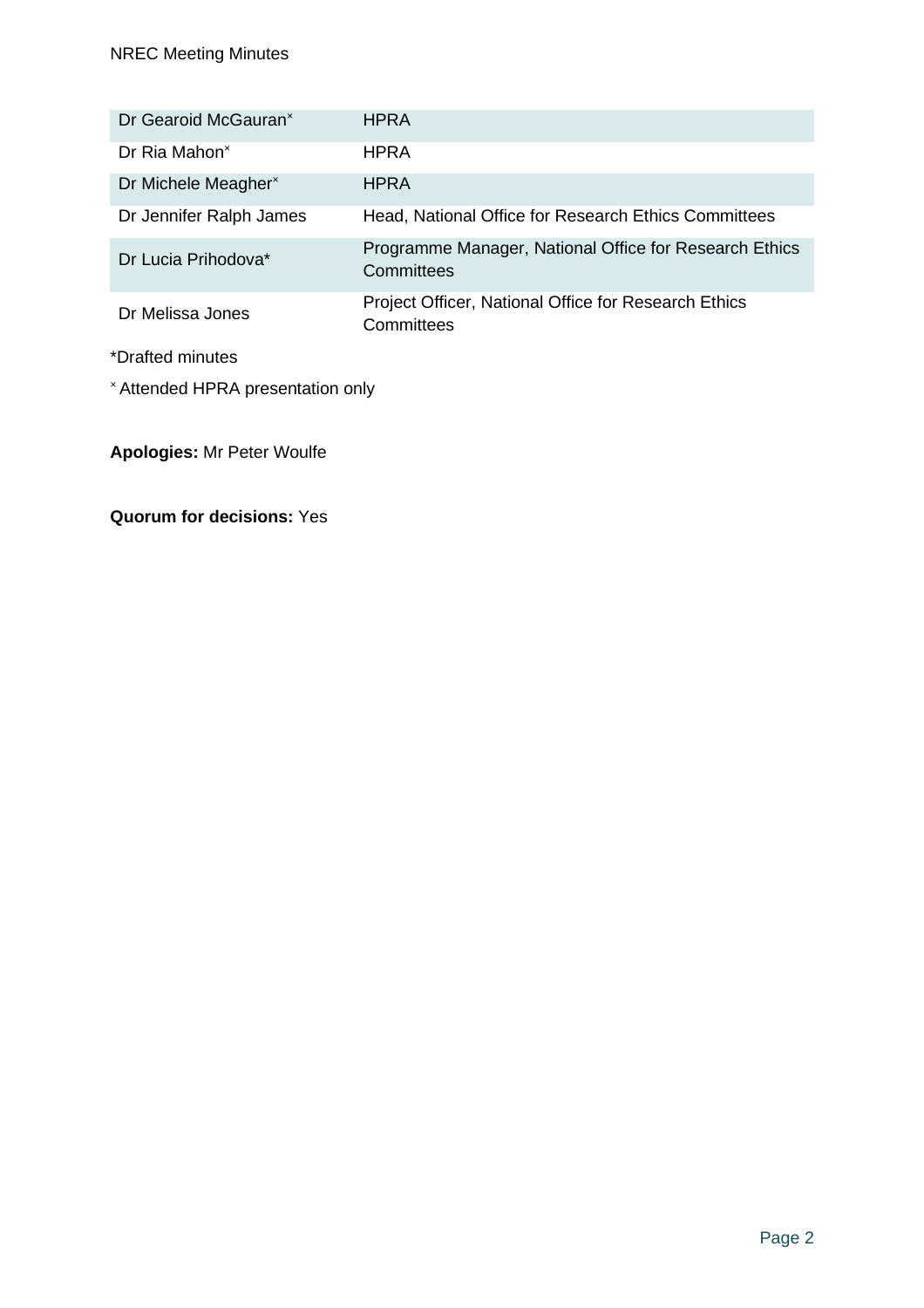# **Agenda**

- Welcome & Apologies
- **HPRA** Introductions
- National Office Team Update
- Declarations of Interest
- Application 21-NREC-MD-001
- AOB
- The Chair welcomed the committee.
- HPRA Introductions: MD team from HPRA presented on Medical Device Clinical Investigations
- National Office Team Update: The Head of the NREC office is in frequent conversations with the Department of Health on the progress of the Statutory Instrument on medical devices and issue of Terms of Reference for the NREC-MD.
- The following declarations of interest were made, and the members recused themselves from the discussion of the applications in question:
	- Damian Owens and NREC-MD-001

NREC-MD requested that the NREC Office drafts a COI guidance document for Committee members.

## **Applications**

#### **21-NREC-MD-001**

- Principal Investigator: Prof. Ronan Cahill
- Study title: PORSAV (Protecting OR Staff from Aerosolized Virus)
- Lead institution: Mater Misercordiae University Hospital, Eccles Street, Dublin 7
- NRFC-MD comments
	- The NREC-MD noted that this project addressed an important issue even before the COVID-19 Pandemic.
	- The NREC-MD agreed that the Committee is not in a position to return a final ethics opinion based on the information and documentation received thus far.
- NREC-MD Decision
	- Request for further information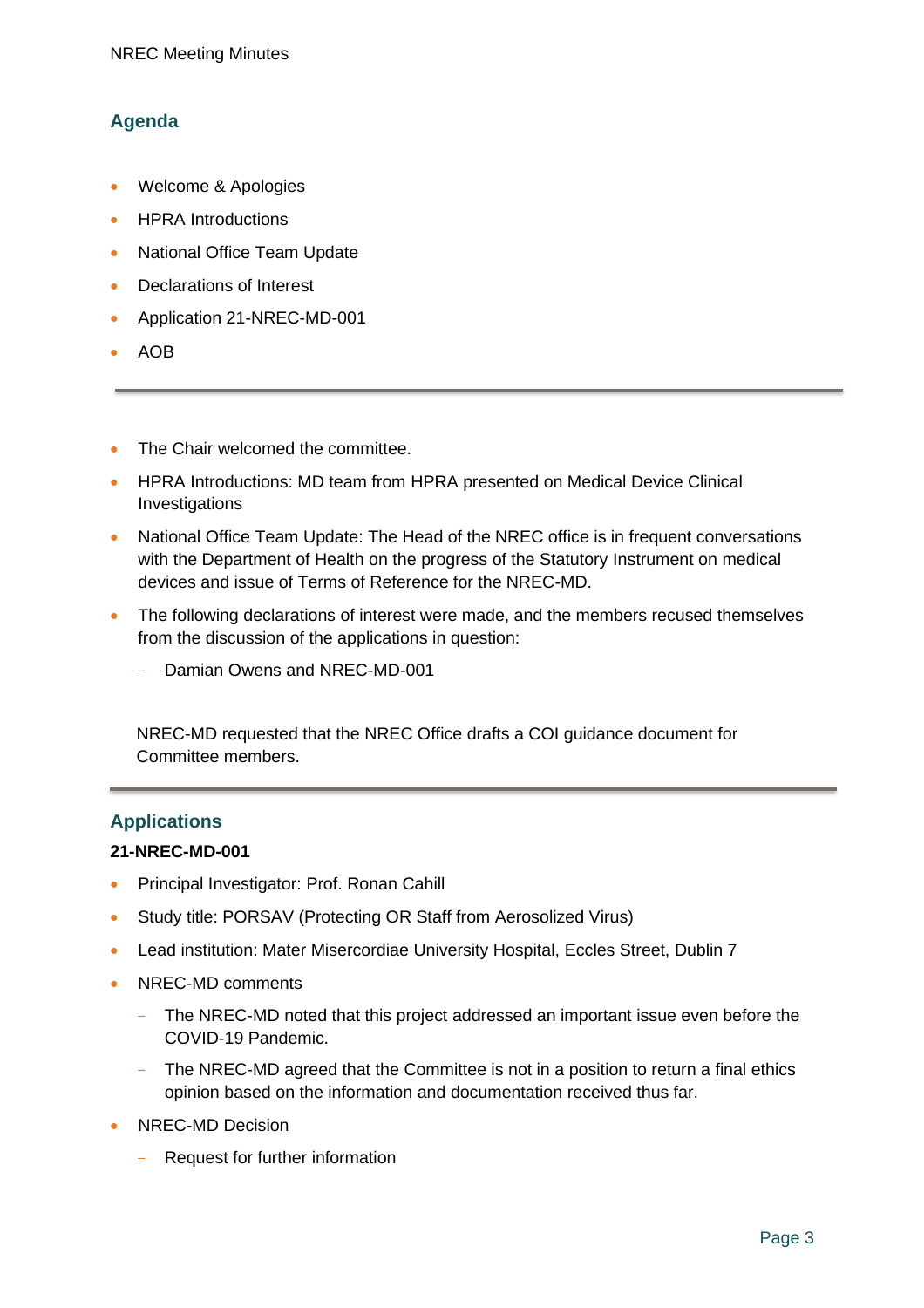- Further information requested / Associated conditions
	- The NREC-MD requests clarity on the governance structure of the PORSAV project, in addition to roles and responsibilities of all entities participating, i.e. the PI, Sponsor, UCD, EU project, Mater Public and Mater Private, the research team, and the clinical care team. The NREC-MD notes that the contract between the project team and Mater Private Hospital is outstanding.
	- To ensure transparency and mitigate perception of any financial conflict of interest, the NREC-MD requests clarification on the proposed use of the study funding.
	- The NREC-MD requests explicit rationale for examining two different medical devices in one research project. Given the proposed sample size and methodology, the NREC-MD requests confirmation on whether the proposed study is in fact a feasibility or proof of concept study.
	- As the PORSAV study proposes to use laser imaging, the NREC-MD requires section G (ionising radiation) of the application form to be completed.
	- Participant selection and recruitment: In line with the Data Protection Act 2018 (Section 36(2)) (Health Research) Regulations 2018), the NREC-MD requires more information on the participant recruitment and selection process, specifically:
		- $\circ$  Information on who will be reviewing patient records to identify potential participants and how will they be approached.
		- o Process for selecting participants if a greater number than planned express interest to participate.
		- o How will be participants allocated to the different arms of the study?
		- $\circ$  Additionally, the proposed exclusion criteria need to be more specific and justified, and elements reconsidered in their phrasing e.g. the inference of pregnancy being an illness
	- The NREC-MD requires additional information on the role of the OR team in the project and whether they should be also considered as actual participants in the PORSAV project. In this regard, what are the processes to ensure they are informed about the project and its potential impact on their work? If the OR team are envisaged to assist the project, what training will be made available for them?
	- The application indicates that "information will be provided to the patient at the time of consent prior to surgery." The NREC-MD requires more information on the consent process – who, when, where and how will participants be consented and what processes are in place to prevent risk of coercion.
		- o Participant information leaflet: The NREC-MD makes a number of observations on and requests for the PIL:
		- $\circ$  The option to not participate or withdraw from the study should be specified on the first page.
		- o Separate PIL should be prepared for each device.
		- o PIL should undergo review to ensure accessibility to participants with various levels of literacy.